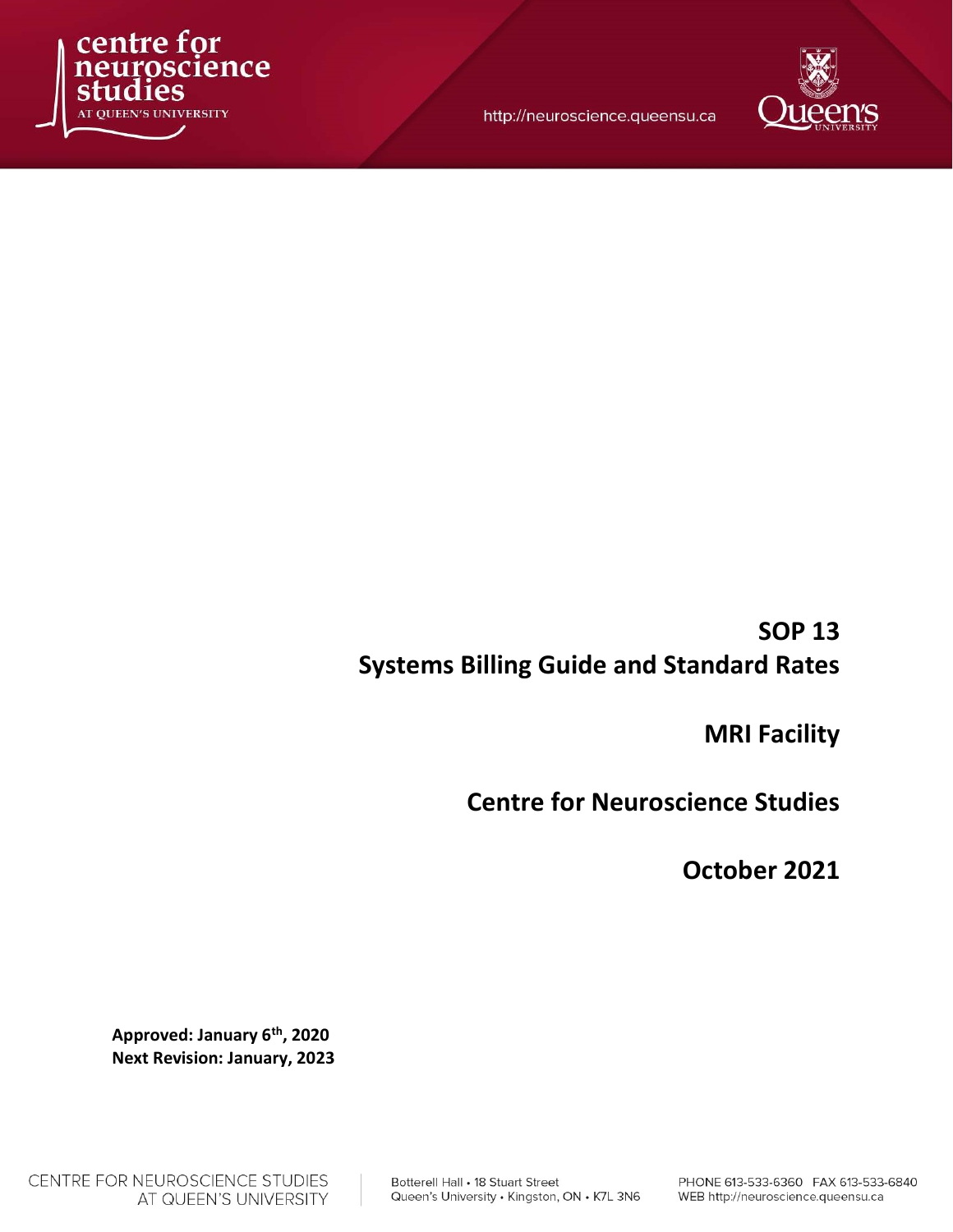| <b>TABLE OF CONTENTS</b> |        |
|--------------------------|--------|
| 1. Introduction          | Page 3 |
| 2. Billing Guide         | Page 4 |
| 3. Current Rates         | Page 5 |
| 4. Scheduling            | Page 6 |
| 5. Cancellation Policy   | Page 7 |
| 6. Tour Policy           | Page 8 |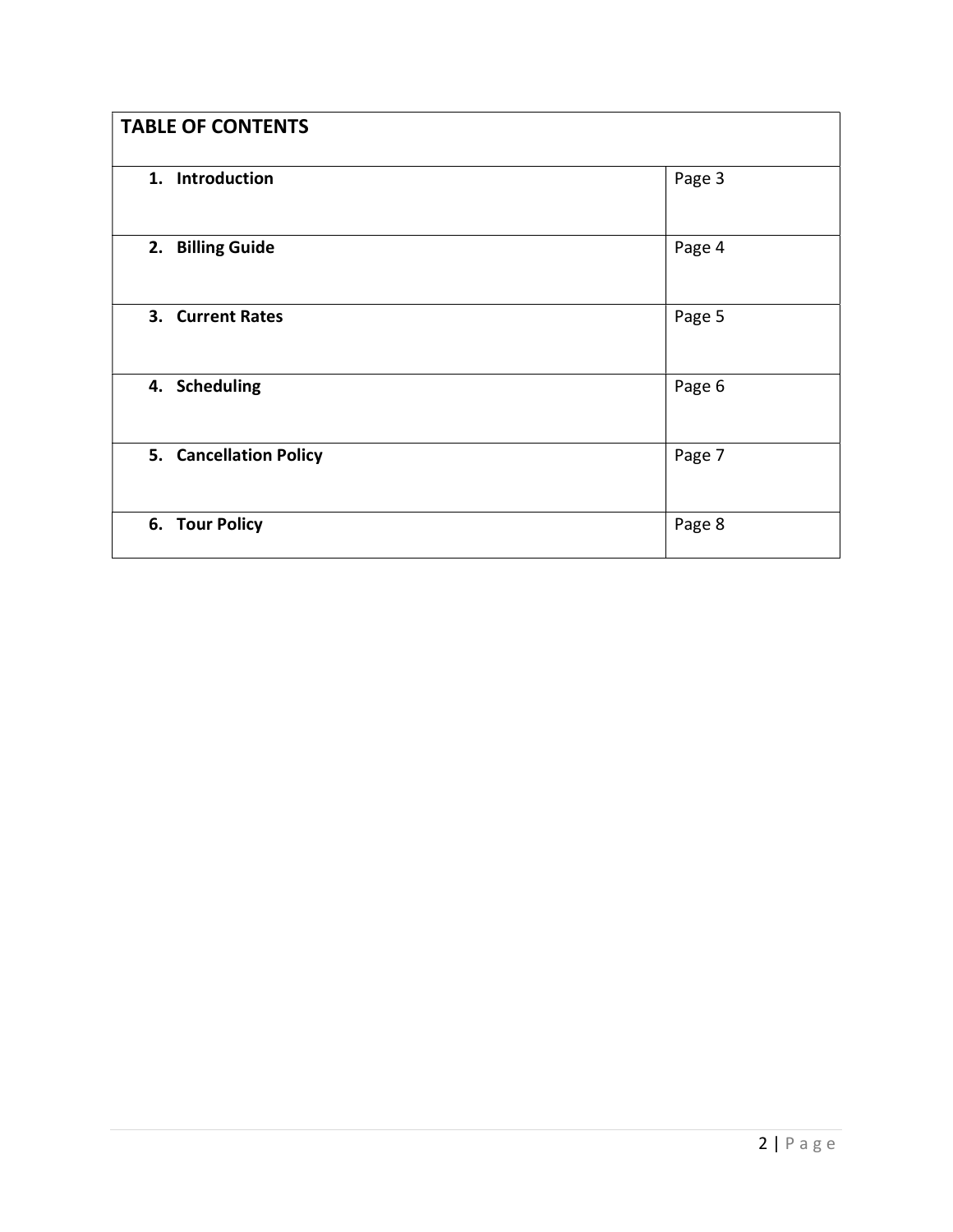## INTRODUCTION

- i. The 3T MRI Facility is used primarily for in-vivo studies of human and animal structure and function. These studies include assessment of metabolism and physiology, cognitive function and vascular dynamics, not only in normal and research patient populations, but also in in-vitro and animal models using a variety of advanced nuclear magnetic resonance imaging and spectroscopy techniques. The facility resources are available to peer-reviewed grant funded scientific collaborators with appropriate Research Ethics Board (REB) protocols in place. See SOP# 04 "New Protocols and Ethics Procedures".
- ii. Full-time technical support for scanner operation is provided and included in hourly rates during regular weekday hours, Monday through Friday, 9:00 am – 5:00 pm. Scanning support for after-hours and weekend scanning may be arranged on a subcontract basis. For scanner scheduling please contact the Departmental and Financial Assistant at conwaya@queensu.ca.
- iii. Rates are periodically discussed and adjusted by the Executive Committee of CNS, on advice of the MR Committee. These rates are determined through careful consideration of the facility operating costs and overhead. Notification of rate changes is given for the next several years.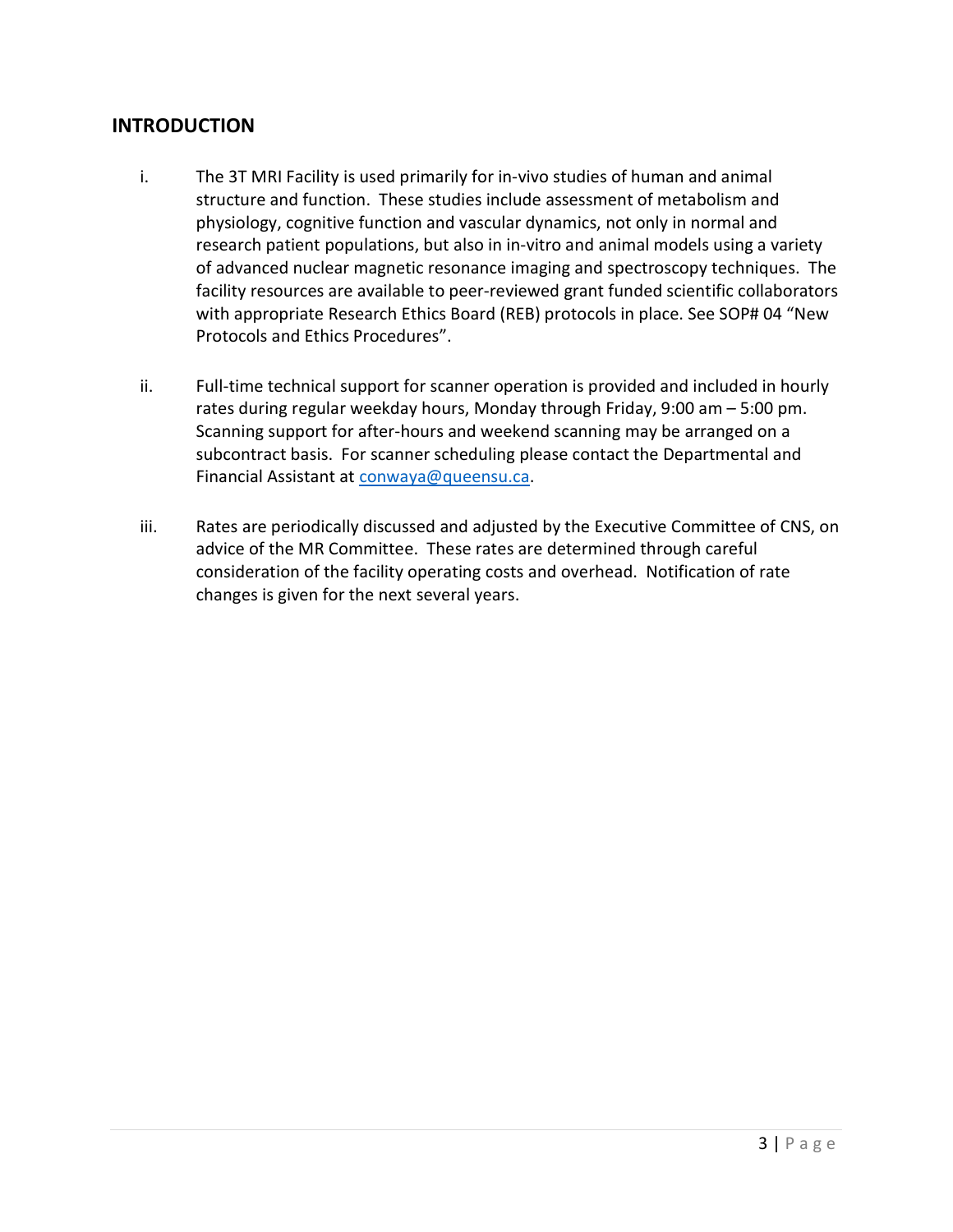## BILLING GUIDE

- i. All billing begins at the start time indicated on the 3T MRI Schedule regardless of whether or not the investigator and/or the experimental support personnel are present and ready to proceed.
- ii. The investigator and/or experimental support personnel are responsible for organizing the experiment such that it begins at the start time and ends at the end time as scheduled\*. An experiment will not be allowed to exceed the scheduled time, unless there is time available on the schedule following the question and the operator agrees to stay and operate the scanner for the extra time allotted.

\*Note that the end time means exiting the MR control room and having replaced all equipment to their normal operating state and not exiting the magnet room at that time.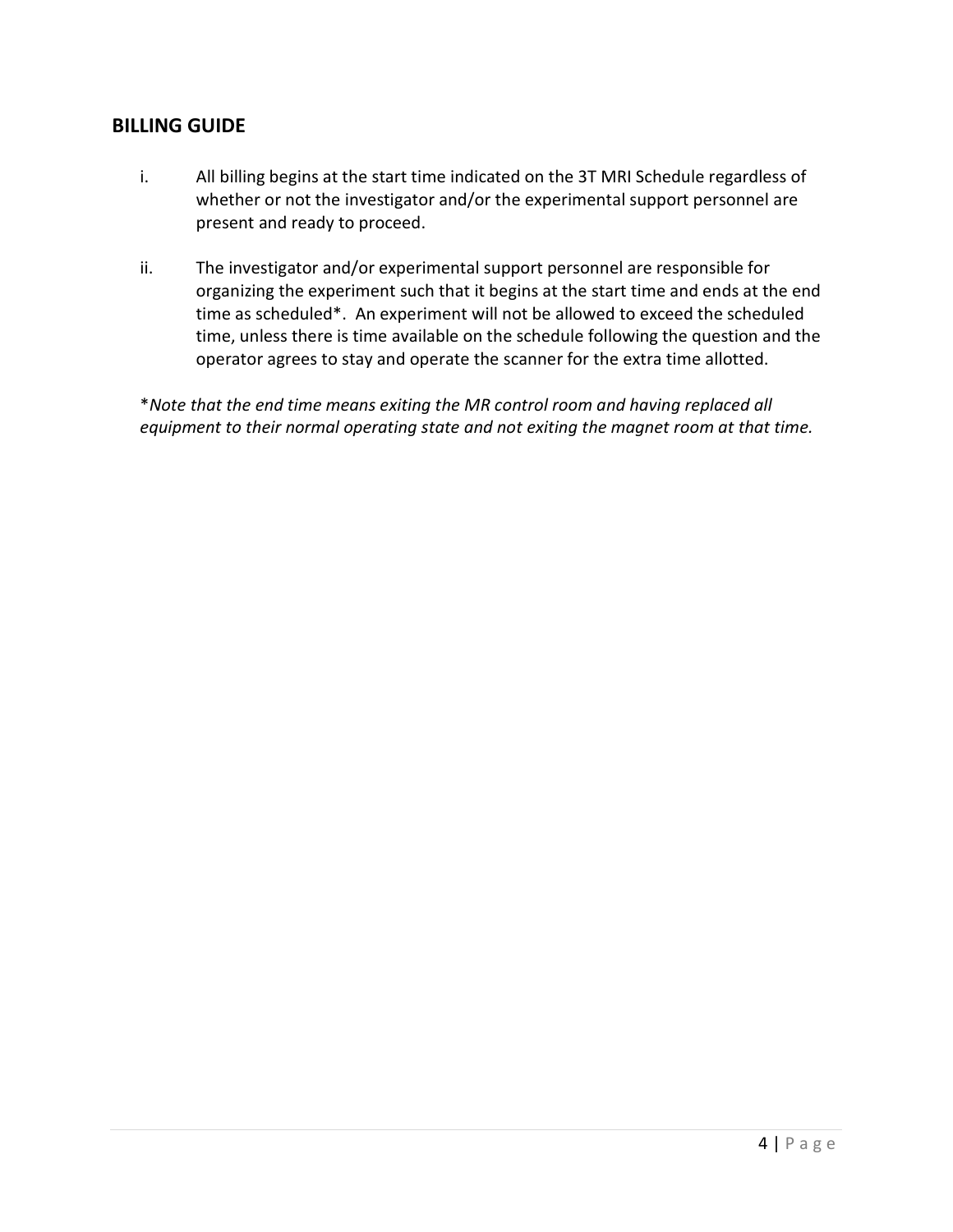#### CURRENT RATES

All rates are predetermined by the Finance Committee of the Centre for Neuroscience Studies based on the recommendations put forth by the MR Committee and are subject to periodic review. The current rates are as follow:

Current rates for members of CNS (as of May  $1<sup>st</sup>$ , 2021):

a. Research Study rates: Weekday 9:00 am – 5:00 pm \$500/hr – operator assisted arrangement

Arrangements can be made through Don Brien at briend@queensu.ca if after hours scanning is required.

- b. Industry Study rates: \$1300/hr – operator assisted arrangement
- c. Data curation:

The MRI operator may offer data curation services, such as uploading to an external database as required by a multisite study or clinical trial. These services are at the discretion of the operator and are billed at a fee of \$150/hr, with a 1 hour minimum.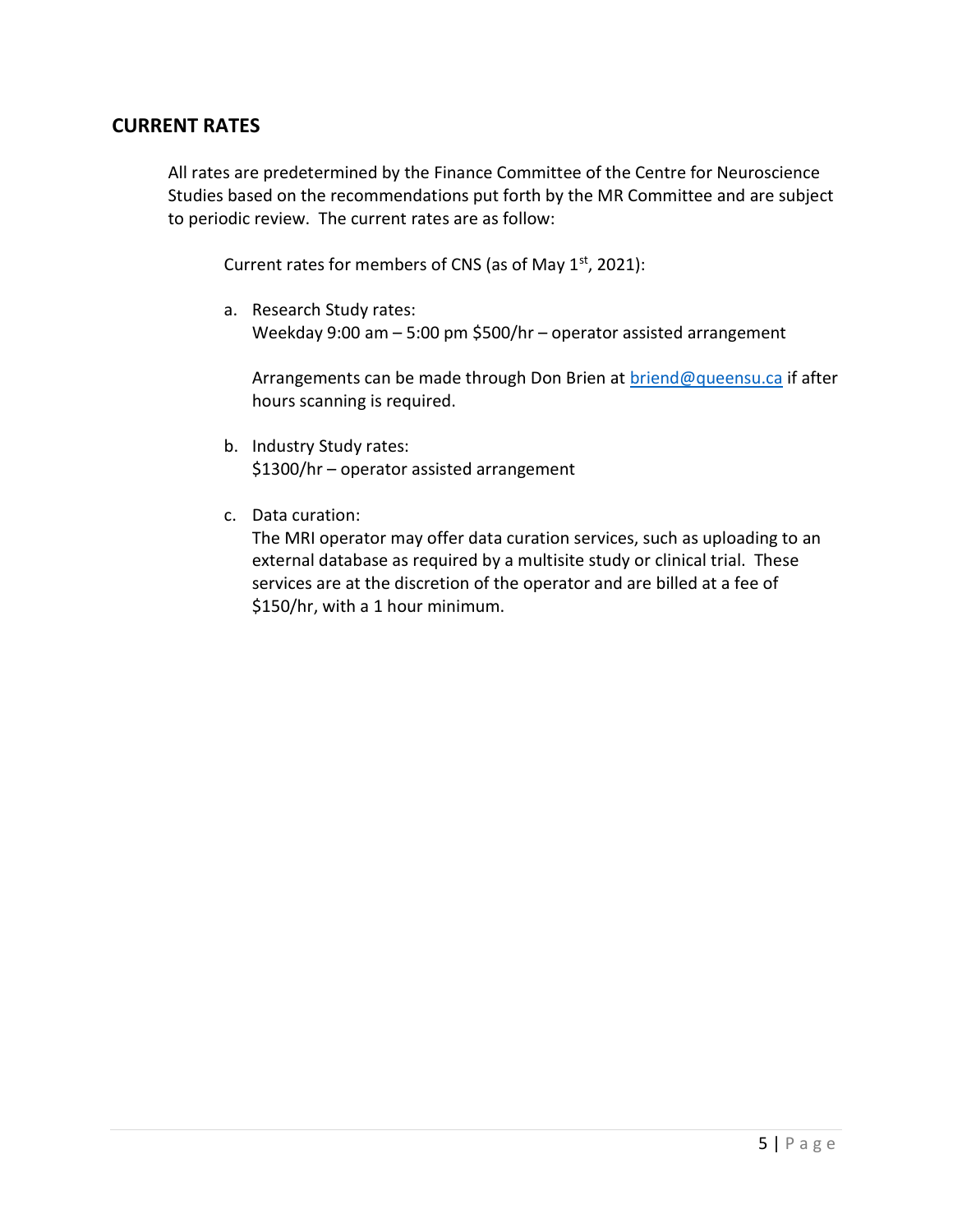## **SCHEDULING**

- i. All studies must be first approved by the MR Committee and must be booked through the Departmental and Financial Assistant at conwaya@queensu.ca.
- ii. The 3T MRI Schedule is available for viewing at http://neuroscience.queensu.ca/facilities/mri-facility#scheduling.
- iii. An MRI operator will be available for studies:

Monday - Friday\* 09:00-17:00

\*There may be Maintenance or Facility listed on the schedule. Scanning is not possible during those times. Time for study setup within the control room may be possible during Maintenance Time – contact the MRI Manager to find out.

iv. In order to maximize the facility schedule users will use the following start times for studies as a guideline whenever possible. One hour time slots are also available and we can be flexible to accommodate as required. All scheduling is to be done in consultation with the MR Manager. The MR Manager is working to maximize booking availability for all users and may as such be required to request a specific start date from the user group to best accommodate all users.

> 9:00 1 ½ hour booking 10:30 1 ½ hour booking 13:00 2 hour booking 15:00 2 hour booking

Shorter or longer time slots may still be booked, starting at one of these 4 start times, to allow time for other users to book studies before or after, as long as there are no  $\frac{1}{2}$  hour breaks between studies that would prevent other users from booking.

v. Access for editing the 3T MRI Scheduling is restricted to the Departmental and Financial Assistant, the MR Manager, and the Facility Lead. Investigators and/or experimental support personnel are required to contact AJ Conway at conwaya@queensu.ca to book time on the 3T MRI Schedule.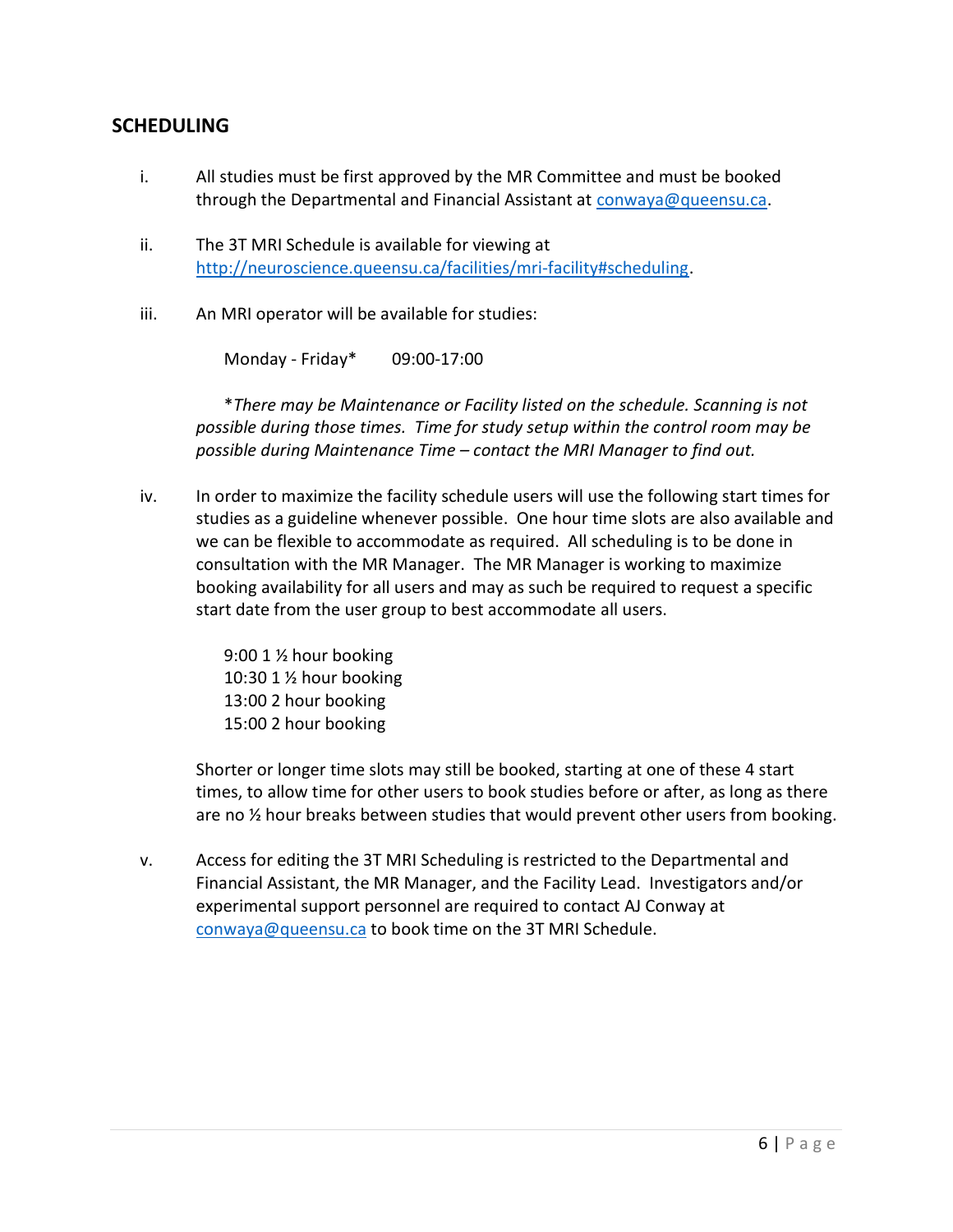# CANCELLATION POLICY

- i. If an investigator wishes to transfer their scan time to another study or investigator, they must notify the MRI Manager with at least 72 hours notice. Failure to notify the operator may result in the loss of scan time and being billed for the session.
- ii. The cancellation policy for the 3T MRI Facility is as follow:
	- a. 72 hours notice is required to cancel a scan session.
	- b. If the Facility has not received 72 hours notice, the appropriate principal investigator will be billed in full for the scan session.
- iii. The Facility Lead may be required to cancel time booked on the 3T MRI at the facilities discretion in the event of equipment failures or any other unexpected events.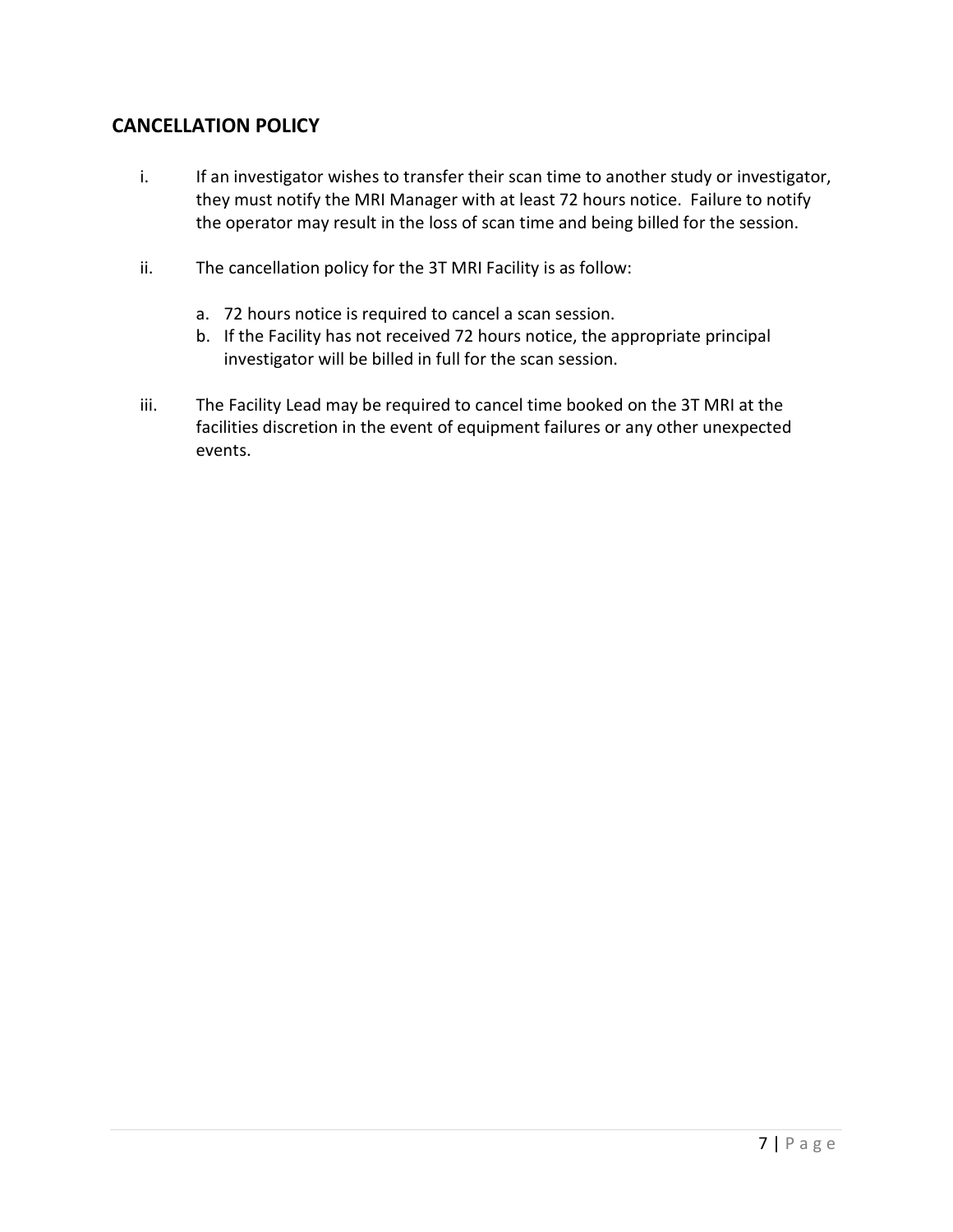# TOUR POLICY

- i. Tours for educational purposes are available at the discretion of the MRI Facility Lead with advance arrangement, and are to be led by the Facility Lead, or the Director of the CNS. If you would like to inquire about arranging an educational tour, please contact the MR Manager at briend@queensu.ca.
- ii. Tour organizers are responsible for paying for the MRI facility time at the research study rates listed in the "Current Rates" section.